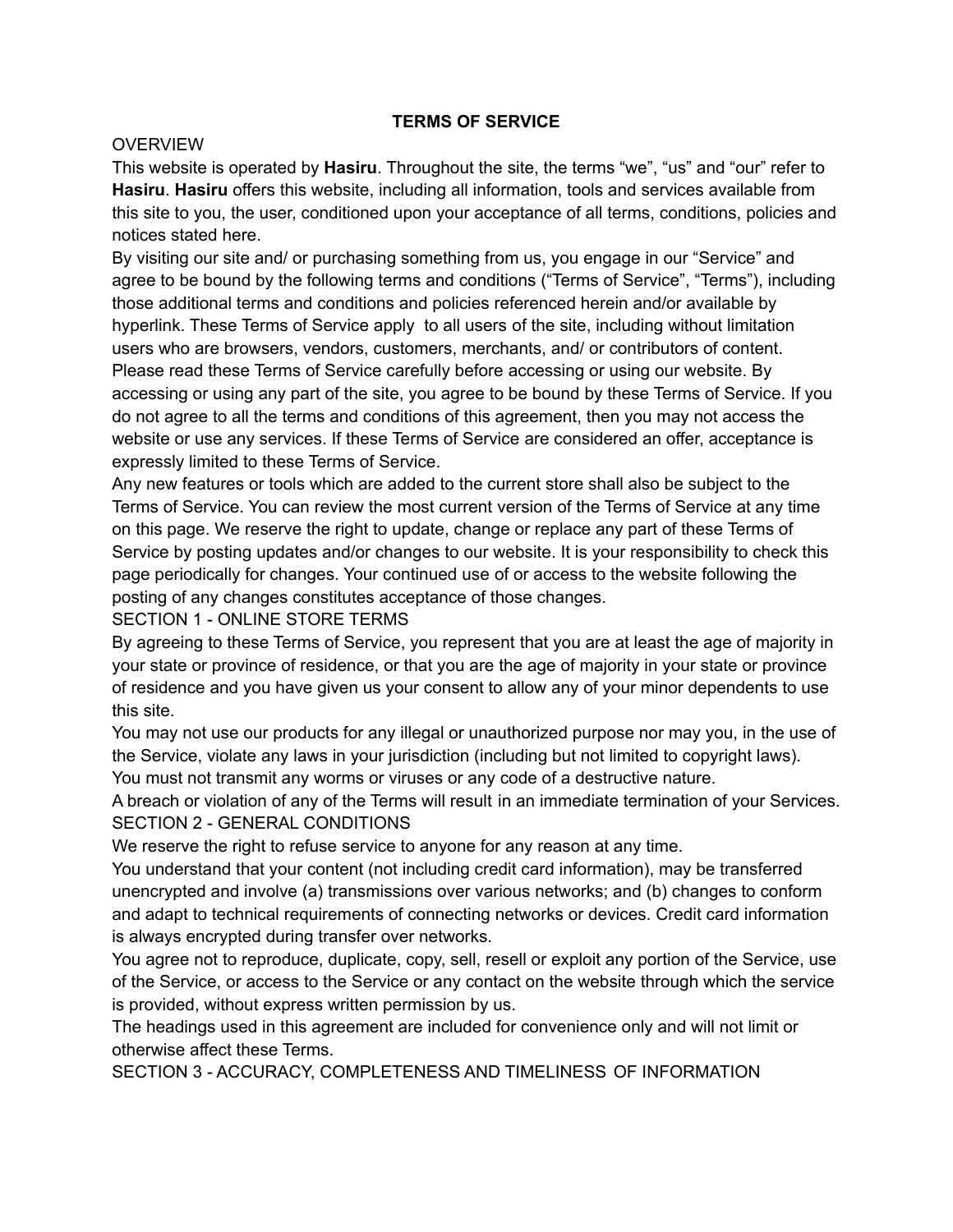We are not responsible if information made available on this site is not accurate, complete or current. The material on this site is provided for general information only and should not be relied upon or used as the sole basis for making decisions without consulting primary, more accurate, more complete or more timely sources of information. Any reliance on the material on this site is at your own risk.

This site may contain certain historical information. Historical information, necessarily, is not current and is provided for your reference only. We reserve the right to modify the contents of this site at any time, but we have no obligation to update any information on our site. You agree that it is your responsibility to monitor changes to our site.

SECTION 4 - MODIFICATIONS TO THE SERVICE AND PRICES

Prices for our products are subject to change without notice.

We reserve the right at any time to modify or discontinue the Service (or any part or content thereof) without notice at any time.

We shall not be liable to you or to any third-party for any modification, price change, suspension or discontinuance of the Service.

SECTION 5 - PRODUCTS OR SERVICES

Certain products or services may be available exclusively online through the website. These products or services may have limited quantities and are subject to return or exchange only according to our Return Policy.

We have made every effort to display as accurately as possible the colors and images of our products that appear at the store. We cannot guarantee that your computer monitor's display of any color will be accurate.

We reserve the right, but are not obligated, to limit the sales of our products or Services to any person, geographic region or jurisdiction. We may exercise this right on a case-by-case basis. We reserve the right to limit the quantities of any products or services that we offer. All descriptions of products or product pricing are subject to change at anytime without notice, at the sole discretion of us. We reserve the right to discontinue any product at any time. Any offer for any product or service made on this site is void where prohibited.

We do not warrant that the quality of any products, services, information, or other material purchased or obtained by you will meet your expectations, or that any errors in the Service will be corrected.

SECTION 6 - ACCURACY OF BILLING AND ACCOUNT INFORMATION

We reserve the right to refuse any order you place with us. We may, in our sole discretion, limit or cancel quantities purchased per person, per household or per order. These restrictions may include orders placed by or under the same customer account, the same credit card, and/or orders that use the same billing and/or shipping address. In the event that we make a change to or cancel an order, we may attempt to notify you by contacting the e-mail and/or billing address/phone number provided at the time the order was made. We reserve the right to limit or prohibit orders that, in our sole judgment, appear to be placed by dealers, resellers or distributors.

You agree to provide current, complete and accurate purchase and account information for all purchases made at our store. You agree to promptly update your account and other information, including your email address and credit card numbers and expiration dates, so that we can complete your transactions and contact you as needed.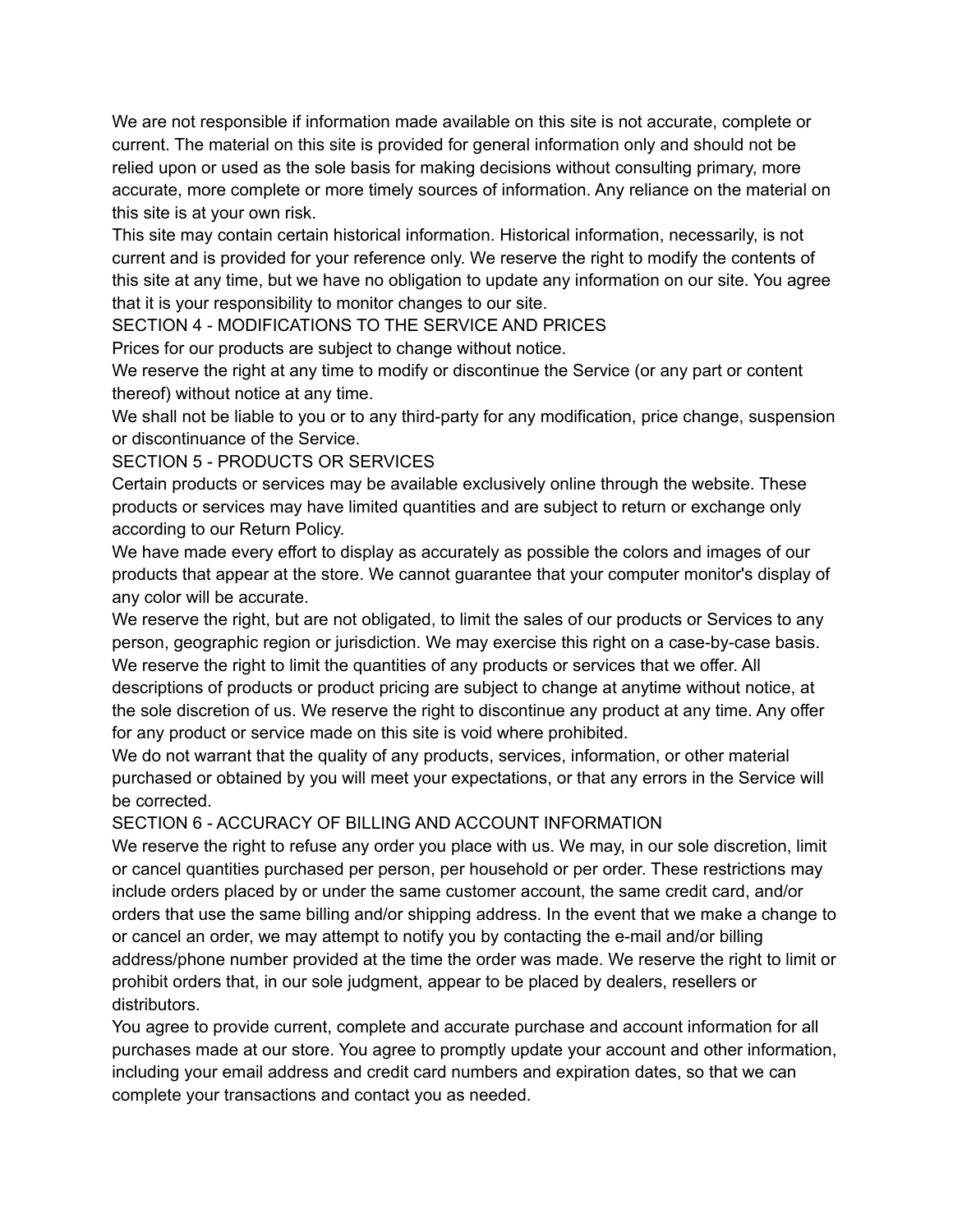For more detail, please review our Returns Policy.

SECTION 7 - OPTIONAL TOOLS

We may provide you with access to third-party tools over which we neither monitor nor have any control nor input.

You acknowledge and agree that we provide access to such tools "as is" and "as available" without any warranties, representations or conditions of any kind and without any endorsement. We shall have no liability whatsoever arising from or relating to your use of optional third-party tools.

Any use by you of optional tools offered through the site is entirely at your own risk and discretion and you should ensure that you are familiar with and approve of the terms on which tools are provided by the relevant third-party provider(s).

We may also, in the future, offer new services and/or features through the website (including, the release of new tools and resources). Such new features and/or services shall also be subject to these Terms of Service.

SECTION 8 - THIRD-PARTY LINKS

Certain content, products and services available via our Service may include materials from third-parties.

Third-party links on this site may direct you to third-party websites that are not affiliated with us. We are not responsible for examining or evaluating the content or accuracy and we do not warrant and will not have any liability or responsibility for any third-party materials or websites, or for any other materials, products, or services of third-parties.

We are not liable for any harm or damages related to the purchase or use of goods, services, resources, content, or any other transactions made in connection with any third-party websites. Please review carefully the third-party's policies and practices and make sure you understand them before you engage in any transaction. Complaints, claims, concerns, or questions regarding third-party products should be directed to the third-party.

SECTION 9 - USER COMMENTS, FEEDBACK AND OTHER SUBMISSIONS

If, at our request, you send certain specific submissions (for example contest entries) or without a request from us you send creative ideas, suggestions, proposals, plans, or other materials, whether online, by email, by postal mail, or otherwise (collectively, 'comments'), you agree that we may, at any time, without restriction, edit, copy, publish, distribute, translate and otherwise use in any medium any comments that you forward to us. We are and shall be under no obligation (1) to maintain any comments in confidence; (2) to pay compensation for any comments; or (3) to respond to any comments.

We may, but have no obligation to, monitor, edit or remove content that we determine in our sole discretion are unlawful, offensive, threatening, libelous, defamatory, pornographic, obscene or otherwise objectionable or violates any party's intellectual property or these Terms of Service. You agree that your comments will not violate any right of any third-party, including copyright, trademark, privacy, personality or other personal or proprietary right. You further agree that your comments will not contain libelous or otherwise unlawful, abusive or obscene material, or contain any computer virus or other malware that could in any way affect the operation of the Service or any related website. You may not use a false e-mail address, pretend to be someone other than yourself, or otherwise mislead us or third-parties as to the origin of any comments.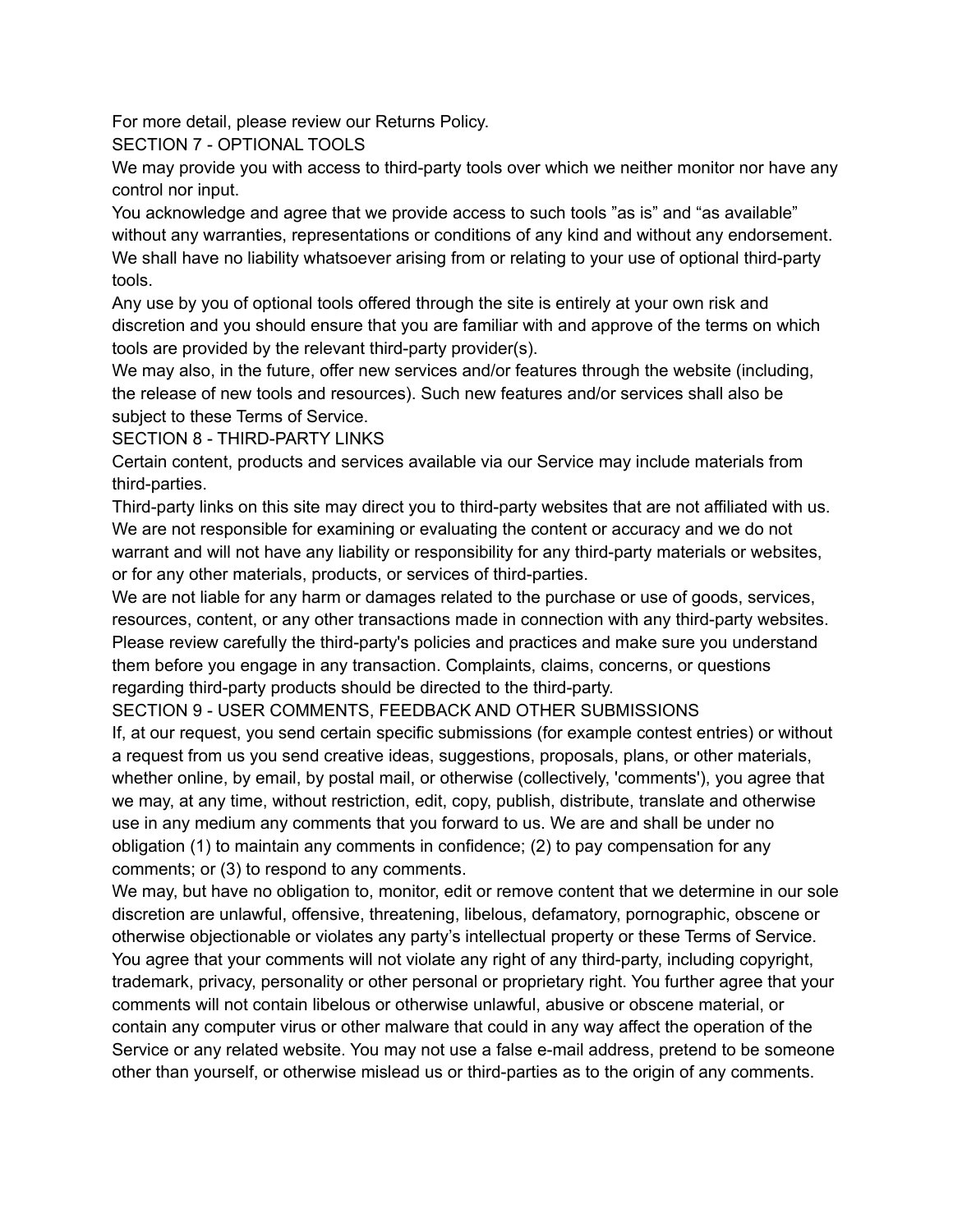You are solely responsible for any comments you make and their accuracy. We take no responsibility and assume no liability for any comments posted by you or any third-party. SECTION 10 - PERSONAL INFORMATION

Your submission of personal information through the store is governed by our Privacy Policy. SECTION 11 - ERRORS, INACCURACIES AND OMISSIONS

Occasionally there may be information on our site or in the Service that contains typographical errors, inaccuracies or omissions that may relate to product descriptions, pricing, promotions, offers, product shipping charges, transit times and availability. We reserve the right to correct any errors, inaccuracies or omissions, and to change or update information or cancel orders if any information in the Service or on any related website is inaccurate at any time without prior notice (including after you have submitted your order).

We undertake no obligation to update, amend or clarify information in the Service or on any related website, including without limitation, pricing information, except as required by law. No specified update or refresh date applied in the Service or on any related website, should be taken to indicate that all information in the Service or on any related website has been modified or updated.

## SECTION 12 - PROHIBITED USES

In addition to other prohibitions as set forth in the Terms of Service, you are prohibited from using the site or its content: (a) for any unlawful purpose; (b) to solicit others to perform or participate in any unlawful acts; (c) to violate any international, federal, provincial or state regulations, rules, laws, or local ordinances; (d) to infringe upon or violate our intellectual property rights or the intellectual property rights of others; (e) to harass, abuse, insult, harm, defame, slander, disparage, intimidate, or discriminate based on gender, sexual orientation, religion, ethnicity, race, age, national origin, or disability; (f) to submit false or misleading information; (g) to upload or transmit viruses or any other type of malicious code that will or may be used in any way that will affect the functionality or operation of the Service or of any related website, other websites, or the Internet; (h) to collect or track the personal information of others; (i) to spam, phish, pharm, pretext, spider, crawl, or scrape; (j) for any obscene or immoral purpose; or (k) to interfere with or circumvent the security features of the Service or any related website, other websites, or the Internet. We reserve the right to terminate your use of the Service or any related website for violating any of the prohibited uses.

SECTION 13 - DISCLAIMER OF WARRANTIES; LIMITATION OF LIABILITY We do not guarantee, represent or warrant that your use of our service will be uninterrupted, timely, secure or error-free.

We do not warrant that the results that may be obtained from the use of the service will be accurate or reliable.

You agree that from time to time we may remove the service for indefinite periods of time or cancel the service at any time, without notice to you.

You expressly agree that your use of, or inability to use, the service is at your sole risk. The service and all products and services delivered to you through the service are (except as expressly stated by us) provided 'as is' and 'as available' for your use, without any representation, warranties or conditions of any kind, either express or implied, including all implied warranties or conditions of merchantability, merchantable quality, fitness for a particular purpose, durability, title, and non-infringement.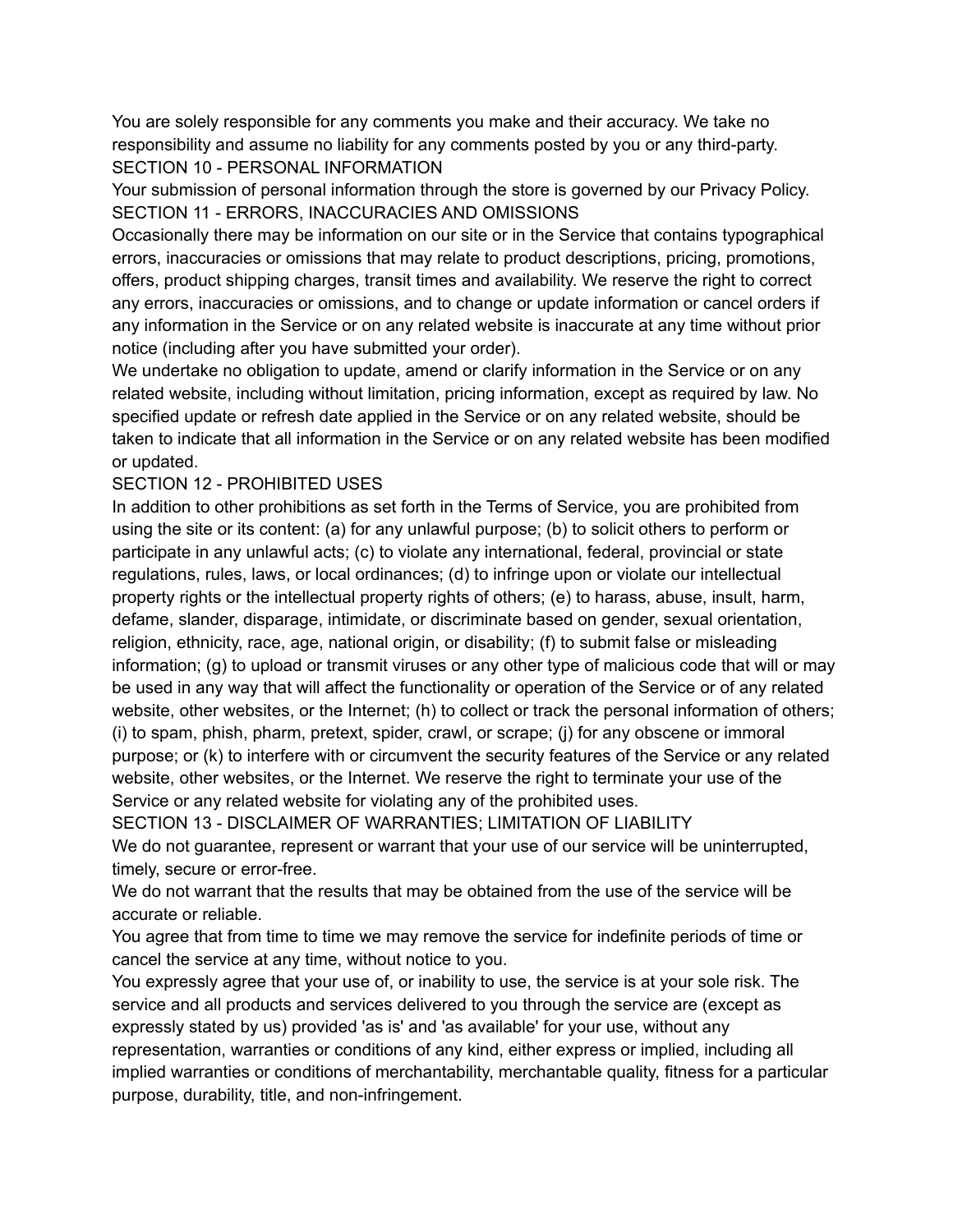In no case shall **Hasiru**, our directors, officers, employees, affiliates, agents, contractors, interns, suppliers, service providers or licensors be liable for any injury, loss, claim, or any direct, indirect, incidental, punitive, special, or consequential damages of any kind, including, without limitation lost profits, lost revenue, lost savings, loss of data, replacement costs, or any similar damages, whether based in contract, tort (including negligence), strict liability or otherwise, arising from your use of any of the service or any products procured using the service, or for any other claim related in any way to your use of the service or any product, including, but not limited to, any errors or omissions in any content, or any loss or damage of any kind incurred as a result of the use of the service or any content (or product) posted, transmitted, or otherwise made available via the service, even if advised of their possibility. Because some states or jurisdictions do not allow the exclusion or the limitation of liability for consequential or incidental damages, in such states or jurisdictions, our liability shall be limited to the maximum extent permitted by law.

## SECTION 14 - INDEMNIFICATION

You agree to indemnify, defend and hold harmless **Hasiru** and our parent, subsidiaries, affiliates, partners, officers, directors, agents, contractors, licensors, service providers, subcontractors, suppliers, interns and employees, harmless from any claim or demand, including reasonable attorneys' fees, made by any third-party due to or arising out of your breach of these Terms of Service or the documents they incorporate by reference, or your violation of any law or the rights of a third-party.

## SECTION 15 - SEVERABILITY

In the event that any provision of these Terms of Service is determined to be unlawful, void or unenforceable, such provision shall nonetheless be enforceable to the fullest extent permitted by applicable law, and the unenforceable portion shall be deemed to be severed from these Terms of Service, such determination shall not affect the validity and enforceability of any other remaining provisions.

#### SECTION 16 - TERMINATION

The obligations and liabilities of the parties incurred prior to the termination date shall survive the termination of this agreement for all purposes.

These Terms of Service are effective unless and until terminated by either you or us. You may terminate these Terms of Service at any time by notifying us that you no longer wish to use our Services, or when you cease using our site.

If in our sole judgment you fail, or we suspect that you have failed, to comply with any term or provision of these Terms of Service, we also may terminate this agreement at any time without notice and you will remain liable for all amounts due up to and including the date of termination; and/or accordingly may deny you access to our Services (or any part thereof).

# SECTION 17 - ENTIRE AGREEMENT

The failure of us to exercise or enforce any right or provision of these Terms of Service shall not constitute a waiver of such right or provision.

These Terms of Service and any policies or operating rules posted by us on this site or in respect to The Service constitutes the entire agreement and understanding between you and us and govern your use of the Service, superseding any prior or contemporaneous agreements, communications and proposals, whether oral or written, between you and us (including, but not limited to, any prior versions of the Terms of Service).